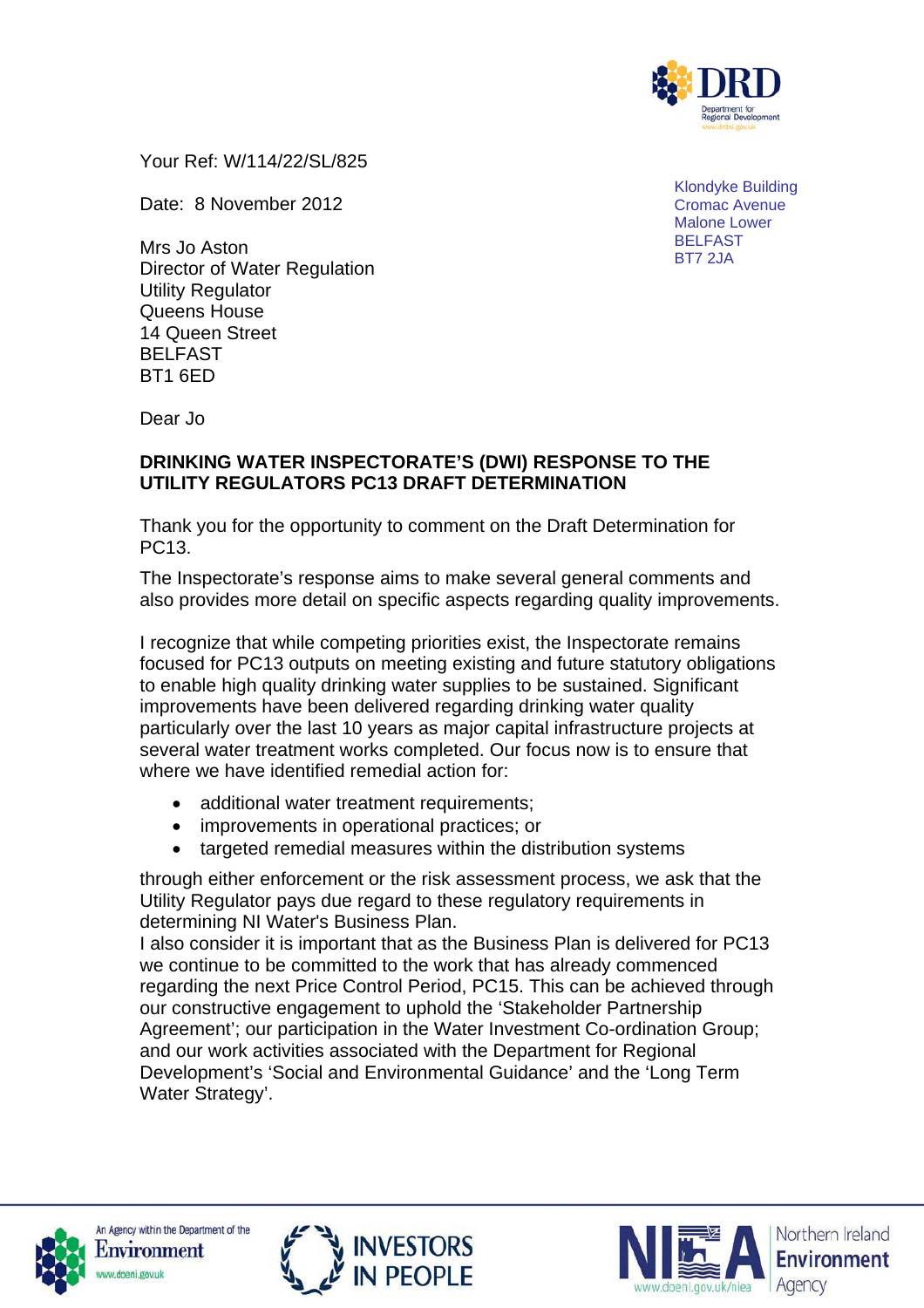In matters relating to the governance framework and in particular the lack of 'end of year flexibility' relating to spending allocated budgets within that year, we will continue to work with NI Water and others to highlight at as early a stage as possible, any quality and/or infraction risks that may arise during the price control period. At all times we will uphold the Inspectorate's primary responsibility to safeguard the quality of drinking water supplies through taking appropriate action. We will continue to require improvements to water supplies where there is evidence of a 'significant risk' of a particular water supply failing to meet the regulatory standards.

We are committed to working with other stakeholders to reduce the risk of non-compliance with the drinking water quality regulations by improving resilience to the risks identified within NI Water's drinking water safety plans.

### **Water Quality Programme - Capital outputs**

We welcome the provision of the statutory drinking water quality programme contained within the Draft Determination and therefore consider that the delivery of this programme of work should be funded.

Where it is necessary to reprioritize because of a significant breach of NI Water's regulatory duties which requires more immediate mitigation measures to safeguard drinking water supplies to be put in place, we welcome the change control process.

#### **Water Treatment Works**

Two specific water treatment projects have been identified as nominated outputs in PC13: Killylane; and Killyhevlin which are necessary to improve drinking water quality compliance and **should** remain in the overall PC13 programme as a drinking water quality priority. It is our **expectation** that the completion of the required works identified for Killyhevlin and Killylane will be in place by the end of the PC13 price control period.

#### **Additional Nominated Project**

We are in ongoing discussion with NI Water regarding remedial measures necessary to address significant non-compliance issues through application of the regulatory 'enforcement process' at one site: **Dorisland Water Treatment Works**. Currently a Consideration of a Provisional Enforcement Order is in place at this treatment works to address contraventions of the individual pesticide, MCPA. The Inspectorate has accepted an Undertaking from NI Water that it will carry out a feasibility study by **31 December 2012** for treatment options to address significant pesticide non-compliance issues. Due to the persistent recurring nature of pesticide contamination in the catchment associated with this site we **require** measures that will address the removal of MCPA from the water going into supply. The requirement for additional treatment within PC13 is necessary to safeguard this public water supply and we have an **expectation** for this project to be identified as an additional project output to be delivered in this planning period.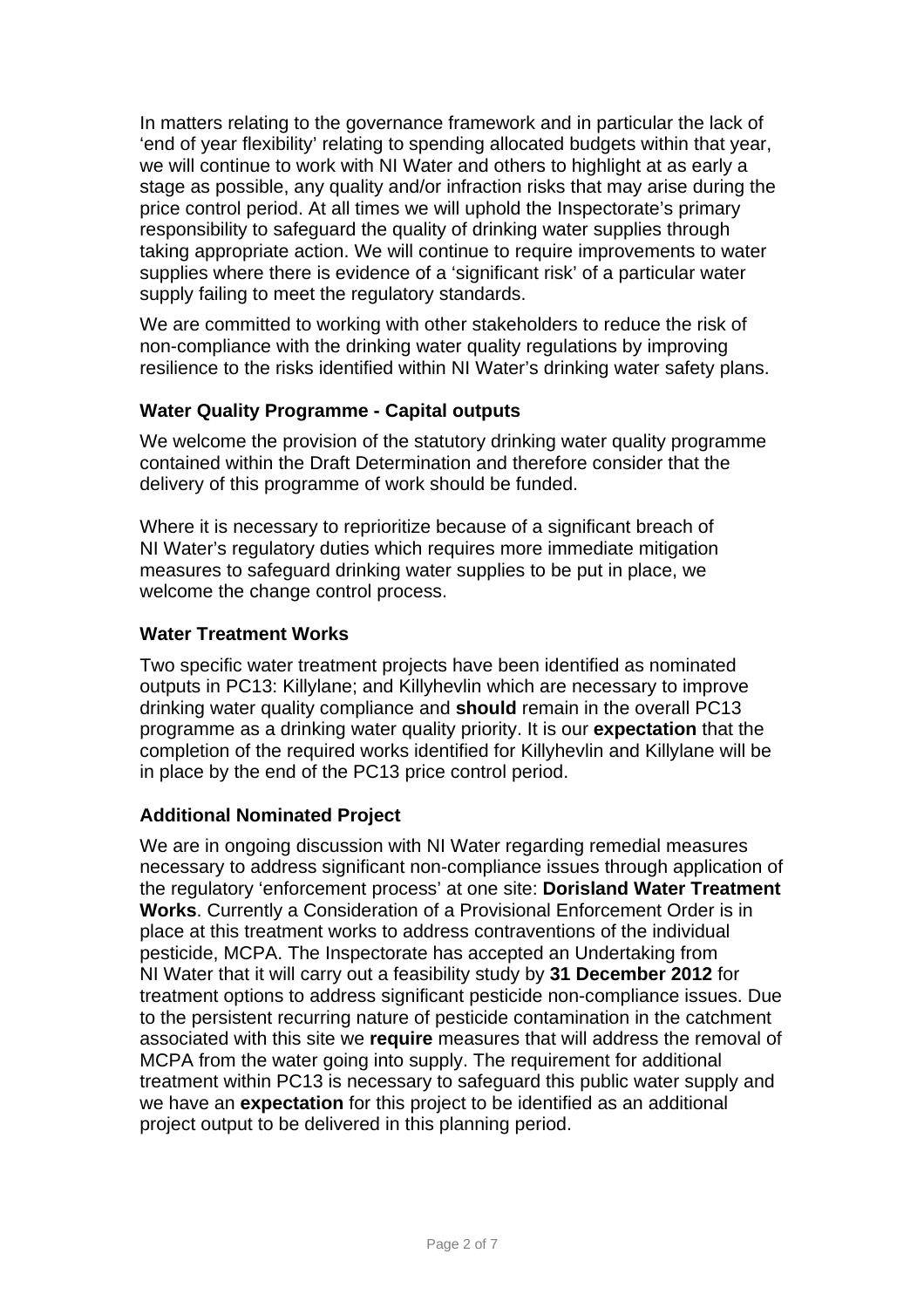#### **Water Mains Improvement Programmes - Reducing Iron Levels in Distribution Systems**

In assessing the overall need for investment in water mains to improve water quality we recognize that this work must be prioritized with competing demands for budgets. We welcome the continued investment to deliver new, or rehabilitated water mains over the PC13 period. Drinking water quality investment plans need to address the condition of the distribution network to improve the acceptability of the quality of tap water to consumers, particularly its appearance. Consumer concerns regarding the quality of their drinking water mainly relate to appearance, particularly colour. As with previous years, the highest number of contacts (59 per cent) made by consumers in 2011 related to appearance, of which 64 per cent were regarding discoloured water.

NI Water must continue to address the issue of significant non-compliance with the iron standard through delivery of its mains rehabilitation programme and application of good operational practice. Currently NI Water reports on the performance indicator OPI (TIM) which is used to asses the overall water quality of the distribution system. As can be see in the graph below iron continues to be the parameter which contributes to the highest non-compliance of the OPI (TIM) calculation. Data reported to the Inspectorate from NI Water for January to September 2012 indicates significant iron non-compliances (provisional figures: OPI (TIM) is 98.81% [2012 target, 99.10%] and iron MZC, 96.94% [2012 target, 98.00%]). The Inspectorate is currently assessing data from water supply zones at a District Metered Area level. Where the recurring nature of these iron non-compliances will require NI Water to take remedial action in 2013, we will consider appropriate enforcement mechanisms to secure compliance.



**OPI (TIM) and MZC for Turbidity, Iron and Manganese 2007-2011**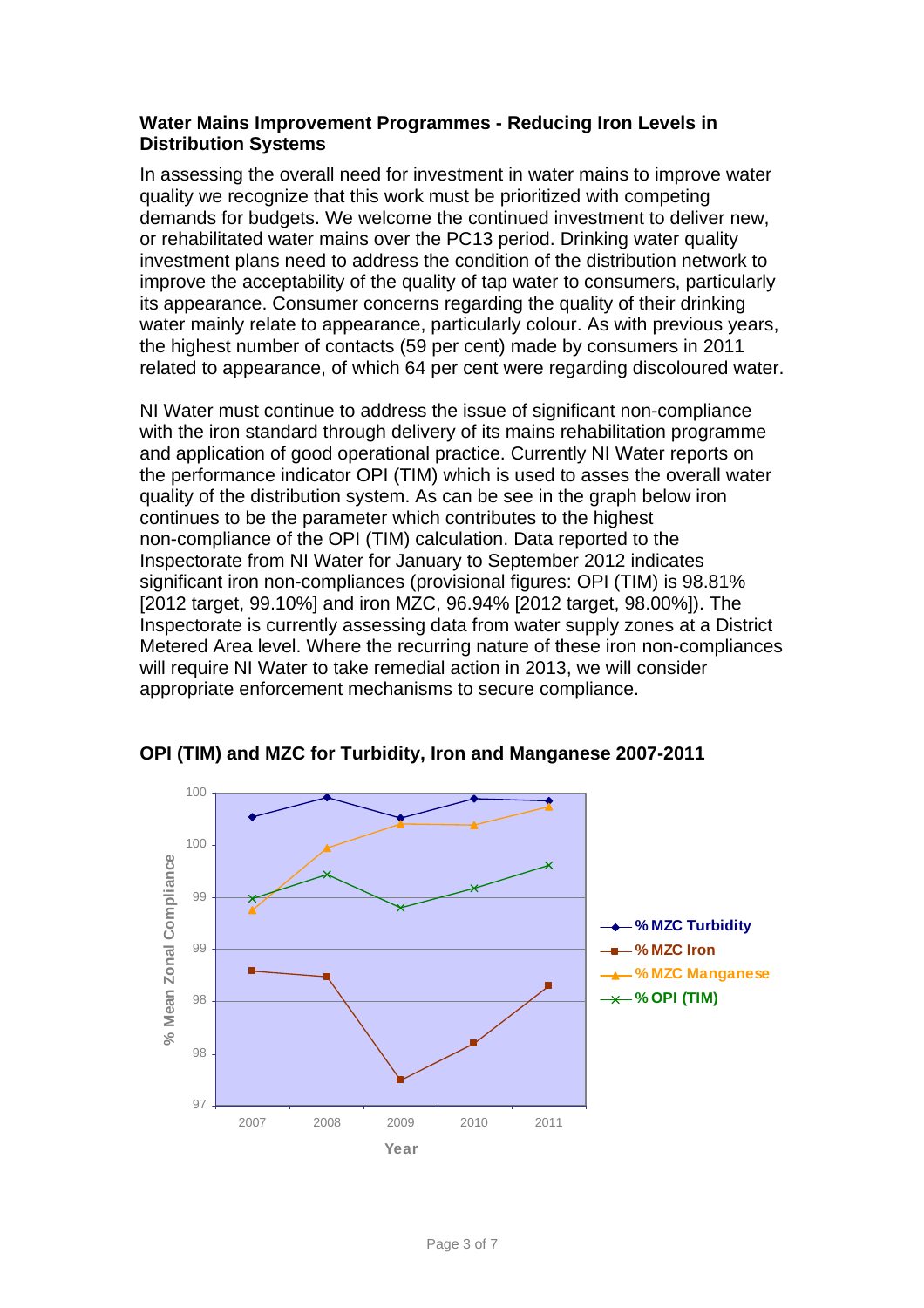The focus in PC13 through into the PC15 business planning period is to significantly improve the overall quality of water in the distribution systems, by improving regulatory compliance and to continue to see a reduction in the overall number of concerns reported to NI Water regarding the discoloured appearance of drinking water. The Inspectorate requires NI Water to take account of all compliance, operational and consumer concern/complaints information in identifying the risks of non-compliance for iron within its distribution systems, as part of the ongoing review of its drinking water safety plans.

We support that as part of PC13 and onwards into PC15 that NI Water continues to develop its methods of assessing what the overall customer benefits are following the delivery of the mains rehabilitation programme. Data from the regulatory compliance sampling programmes such as percentage number of tests meeting the regulatory standard for iron is insufficient to demonstrate the benefits gained from the investment to date. NI Water must continue to undertake appropriate 'pre and post evaluation 'of the mains rehabilitation programme work packages which should include quality criteria as part of that assessment to properly evaluate the improvements that have been gained to date for consumers.

### **Securing Wholesome Supplies - Reducing Lead Levels**

We welcome the provision of funding in PC13 to enable a proactive programme of lead communication pipe replacement to be delivered to target 'high risk' areas where compliance with the 10 µg/l standard has still to be achieved.

The Inspectorate has asked NI Water to provide an updated lead reduction strategy as part of DWI's annual information assessment requirement (due by end of December 2012). We have an **expectation** that as part of the business planning for PC13 NI Water will detail the outputs from its lead strategy to demonstrate how progress towards achieving compliance with the lead standard is to be met (10 µg/l by 25 December 2013). We expect to see greater visibility as part of the proactive programme of communication pipe replacement the areas that have been specifically identified as 'high risk' and we expect this identification to be carried through to the updated risk assessments in the associated drinking water safety plans for those supplies.

We note that based on the information returns for 2011 to the Inspectorate from NI Water, there are six lead treatment zones identified as not achieving 98% compliance with the 10 µg/l lead standard following optimization of the orthophosphate treatment process. These are Killylane; Dunore Point; Glenhordial; Forked Bridge; Carran Hill and Drumaroad.

We expect that data from the compliance and operational optimization sampling programmes together with consumer request samples information and any records that NI Water has regarding the location of lead communication pipes will be used to inform the 'high risk' areas of non-compliance with the 10 µg/l lead standard. The introduction of orthophosphoric acid treatment has been ongoing since 2004 and information from operational lead monitoring has been recorded subsequent to this.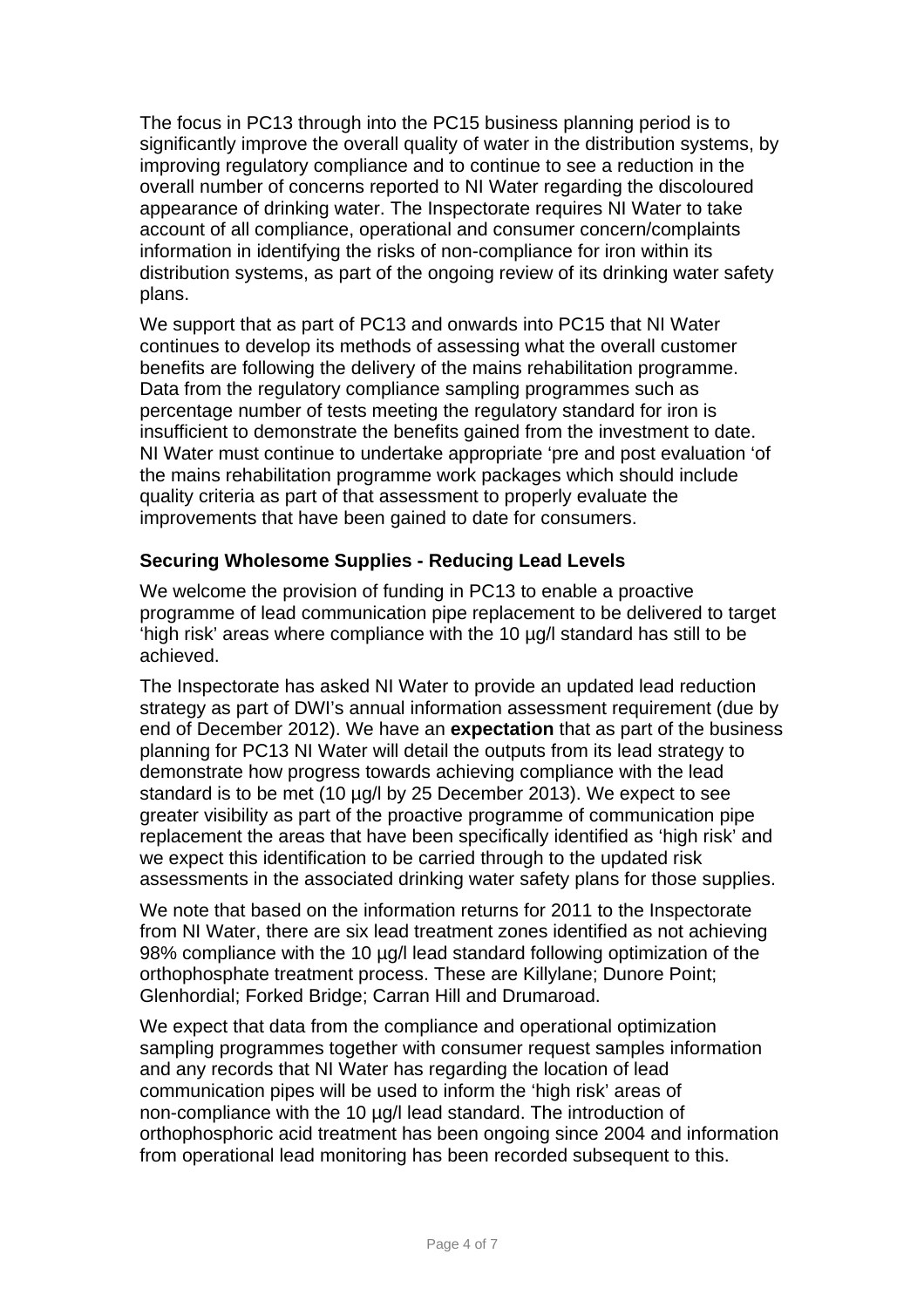We will continue to actively encourage the collective approach to reducing lead levels, with relevant stakeholders (in particular DHSSPS, Department of Education; and Housing Executive). We welcome the Long Term Water Strategies work packages that have identified issues relating to improving compliance with the 10 µg/l lead standard and that consideration is given to the development of a comprehensive strategy involving 'key stakeholders' as we move onwards from PC13/15.

# **Operational Expenditure Efficiencies**

Regarding the allowance for operating expenditure, in protecting the safety of drinking water it is difficult to evaluate the direct impact such proposed efficiencies could have on securing and sustaining drinking water quality. I am therefore unclear as to what effect this may have on NI Water's ability to substantively continue with the necessary investigation, identification and implementation of corrective action to prevent recurrence of contraventions of the regulatory standards, all of which could have regulatory implications. The Inspectorate requires NI Water to proactively continue to provide sustainable operational management strategies to manage the operation of its water treatments works and the distribution of its water supplies. In reducing its operational costs, NI Water must continue to mange its resources to ensure that it does not increase the risks of non-compliance.

# **Risk Identification and Mitigation - Drinking Water Safety plans**

Risk assessments carried out by NI Water should identify any significant shortfalls in NI Water's management of risk to comply with drinking water quality regulatory requirements. Developing a prioritized programme of integrated risk management using the drinking water safety plan approach will improve resilience in safeguarding drinking water supplies. This is fundamental to maintaining and securing high levels of drinking water quality compliance and the management of any risks will be of particular significance for supporting investment from PC13 onwards into PC15.

# **Preparation for PC15**

NI Water should look to review the comprehensiveness of its risk assessment process. It is the Inspectorate's opinion that the ongoing development of this process requires that fuller consideration be given to ensuring that the substantive regulatory requirements regarding all aspects of risk identification, assessment, mitigation and review within the totality of the supply chain can be delivered. NI Water should give consideration to undertaking further work to better inform the risks throughout the supply chain from 'source to tap' this includes e.g. a risk based raw water monitoring programme which must be kept under review; identification of prioritized mains rehabilitation; development of the effective use of critical monitoring points within the distribution system regarding chlorine levels; the inclusion of specific high risk areas regarding lead; and the assessment of concessionary supplies.

We welcome the opportunity for NI Water to include within its PC13 Business Plan projects that would require investment in the first years of PC15. The Inspectorate is currently in discussions with NI Water regarding the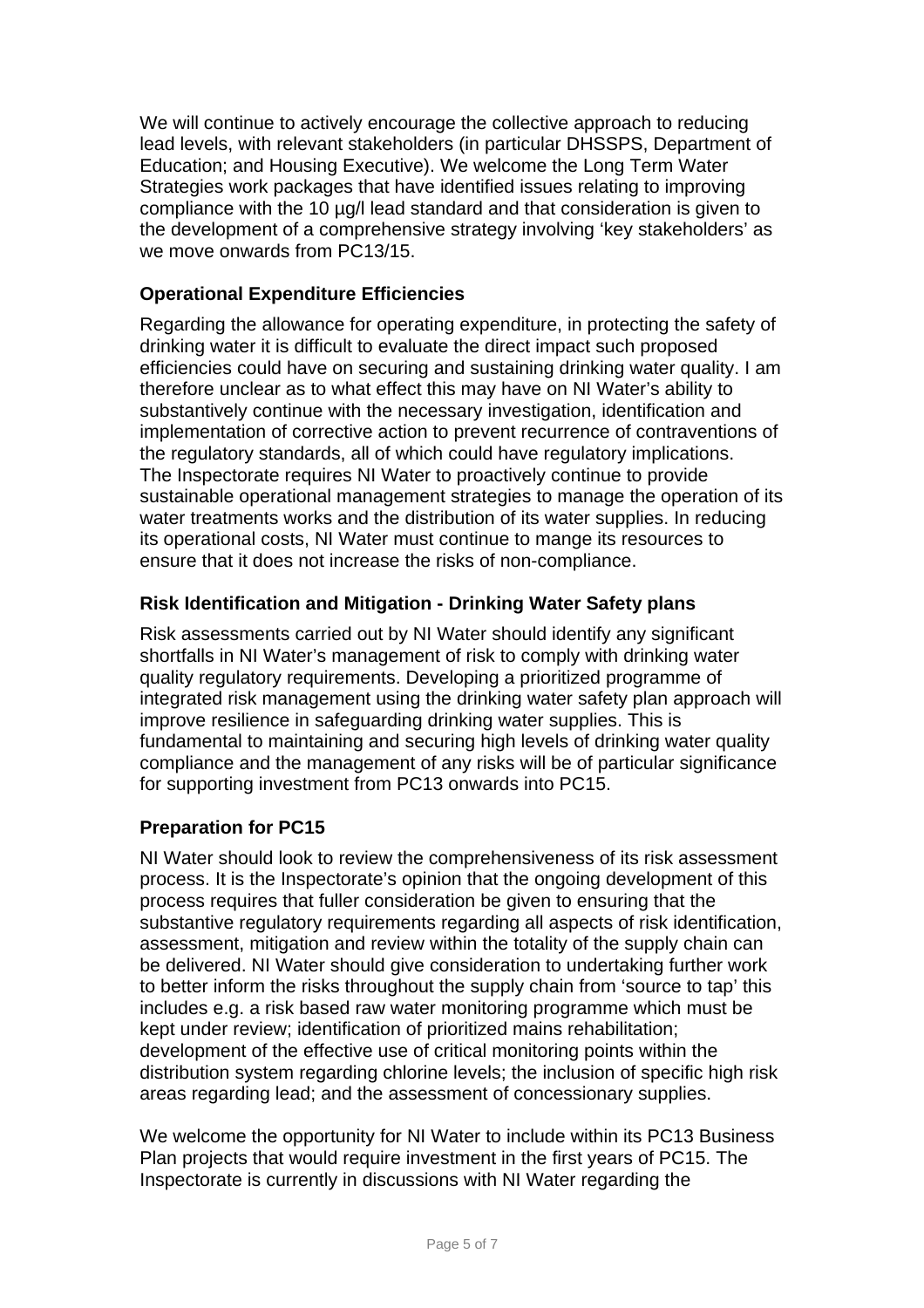importance of ongoing reviews of risk identification and mitigation measures through the application of the drinking water safety plan approach to allow sufficiently informed translation of risks into investment priorities to be made. This will be important work to be identified at an early stage within the PC15 Working Groups as NI Water must continue to proactively manage contamination risks and identify appropriate remedial measures for its drinking water supplies. We are supportive of the opportunity in PC13 for NI Water to include proposals for investigatory work to allow it to develop strategic, sustainable and risk based solutions and in particular we would support investigative studies such as in selected catchments to look at ways to improve abstracted water quality particularly for ongoing water quality issue such as pesticides and disinfection by-products (e.g. trihalomethanes).

# **Monitoring of Water Quality Outputs**

While the Inspectorate notes the Utility Regulator's benchmarking approach which will continue to be used in PC13 to monitor both actual and projected performance, we welcome the work activity that has commenced through the Long Term Water Strategy to review water quality targets. We fully support the discussion that needs to take place to enable all stakeholders to have clearly defined outputs that will be sufficiently informed and that will satisfy our respective monitoring requirements, without additional reporting burdens.

Performance based on existing measures as part of PC10-PC13 only makes provision for a limited data set. In regards to water quality; % MZC; and % OPI (TIM) are two such output measures that are regularly used by NI Water and the Utility Regulator. The Inspectorate has noted to NI Water that while internal performance measures are reported for comparative purposes that the Inspectorate has to assess and report on a more comprehensive data set to demonstrate compliance as part of its data returns to the European Commission. A point to note is compliance with statutory obligations has shown a downward trend in 2011 and based on monitoring results to date indications are that this will be likewise reported for 2012.

We note the additional inclusion of serviceability monitoring for a selection of parameters in the Draft Determination for PC13. Based on microbiological monitoring results from the 2011/2012 sampling programmes where NI Water's performance has shown a downward trend, we suggest that consideration is given to review the serviceability indicator '% service reservoirs with coliforms greater than 5%' to reporting any service reservoir containing coliforms. Or alternatively, consider widening out the scope of the 'events' reported at water treatment works to capture 'events' at service reservoirs and water supplies zones which are already part of the 'event' notification process between NI Water and the Inspectorate.

I trust you will consider these comments as you arrive at your Final Determination.